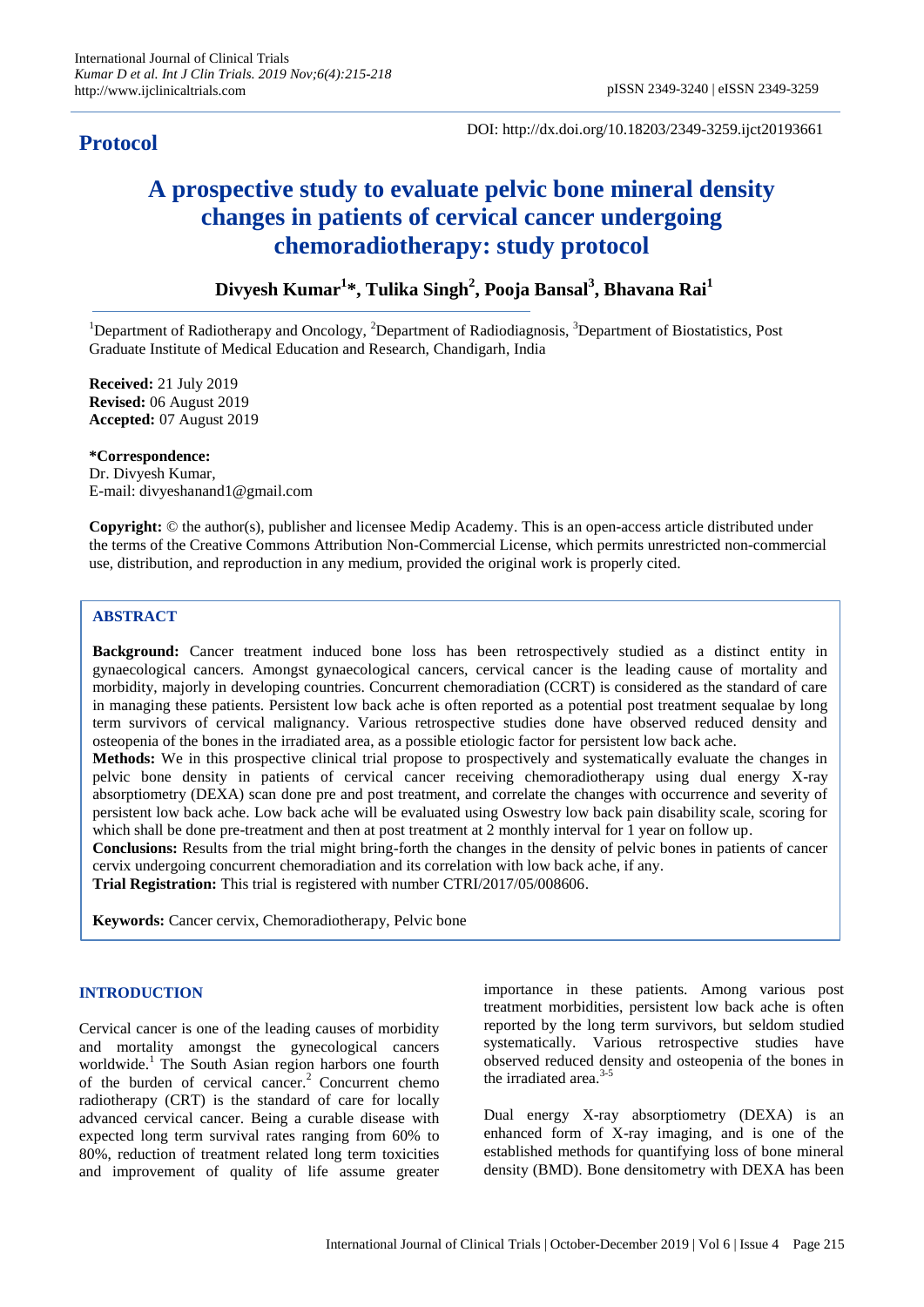found to be more accurate than DPA, and it has been extensively developed to replace DPA and used to evaluate BMD. $<sup>6</sup>$  In this study, we propose to measure the</sup> BMD of lower lumbar vertebrae (L5) and bilateral hips, which receive significant doses of radiation during treatment of cervical cancer prior to start of chemoradiotherapy and again after 12 months of irradiation, the DEXA imaging will be repeated, to quantify the changes in BMD. Since pelvic irradiation with curative doses for treatment of cervical cancer invariably results in permanent ovarian failure, which might also result in generalised osteopenia, changes in density of non-irradiated bones like dorsal vertebrae (D12) are simultaneously measured, to serve as a control.

Low back pain (LBP) is a non-traumatic musculoskeletal disorder affecting the lower back. 7 Since low back ache is a frequent symptom at the time of diagnosis of cervical cancer, and it is subjective in nature, Oswestry low back pain disability scale, which can objectively quantify the disability due to persistent low back ache, will be employed.

The purpose of our study is to prospectively analyse the changes in bone density of the pelvic bones in the irradiated area, in patients of cervical cancer treated with CRT, and to correlate these changes with occurrence and severity of persistent low back ache.

#### *Aims and objectives*

- To assess the pelvic bone density changes in patients of cervical cancer undergoing chemoradiotherapy.
- To correlate the changes in bone density with occurrence and severity of persistent low back ache.

# **METHODS**

This is a prospective, observational, nonrandomised study being conducted in department of Radiotherapy, PGIMER, Chandigarh. This study is an ongoing clinical trial. Total of 106 patients are planned to be enrolled over a period of 2 years. Work flow pattern as depicted in Figure 1.

#### *Inclusion criteria*

Inclusion criteria were histological diagnosis of cervical cancer; FIGO stage IB to IVA; good performance status, suitable for curative chemoradiotherapy; consenting for participation and follow up.

# *Exclusion criteria*

Exclusion criteria were operated cases of cervical cancer; previous history of pelvic irradiation; history of pelvic trauma; patients on hormone replacement or long term corticosteroids; pelvic bone metastasis.



**Figure 1: Workflow pattern.**

#### *Investigations and work up*

All patients will undergo:

- History and physical examination.
- Cervical biopsy for histological diagnosis.
- Chest X ray.
- Complete hemogram.
- Renal function tests.
- Serum electrolytes.
- DEXA scan.
- Filling of Oswestry low back ache questionnaire.

# *Procedure*

In this study each patient will undergo DEXA imaging before start of chemoradiotherapy treatment and at 1 year of completion of treatment, where bone mineral density of bilateral femoral heads, L5 and D12 vertebrae will be measured-score will be calculated for all three mentioned sites and will be subsequently analysed statistically.

Low back pain score will be evaluated using the Oswestry scale in which all patients will be asked to fill a 10-point questionnaire before initiation of treatment and at each 2 monthly follow up for 1 year, post completion of chemoradiation. Changes in the disability scores will be correlated with bone mineral density changes using appropriate statistical tests.

All patients will be treated by standard departmental treatment protocol for radiotherapy, using computed tomography based planning in which each patient will receive external radiation of 46 Gy in 23 fractions, over 4.5 weeks, concurrently with weekly cisplatinum at 40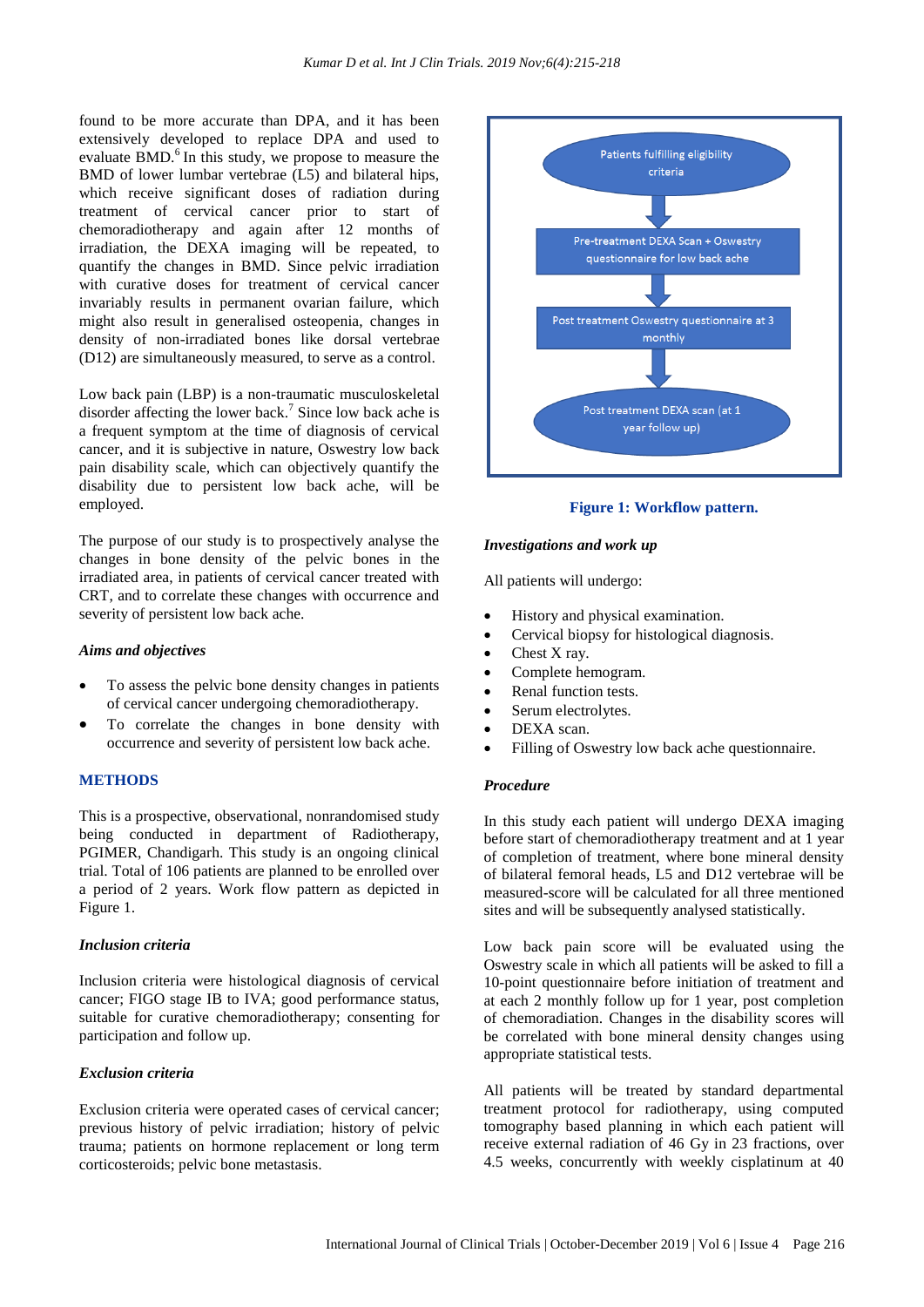$mg/m<sup>2</sup>$ , followed by a brachytherapy boost of 9 Gy delivered twice at weekly interval.

#### *Follow up*

After treatment completion all patients will be closely followed up once every two months in the first year. All patients will receive oral calcium and vitamin supplements. At each follow up, apart from physical examination, low back pain score measurements will be documented using Oswestry scale. After 12 months post treatment, DEXA imaging will be repeated for bone density analysis.

# *Statistical analysis*

Considering the retrospective reports observing a change in mean bone density Z scores of at least 0.67, a sample size of 96 patients would be necessary with an alpha error of 0.05 and power of 90%. Assuming a dropout rate of 10%, 107 patients need to be accrued in this study. Estimated duration of the study is 2 years. Appropriate statistical tests will be done using SPSS version 20. Apart from descriptive statistics, changes in mean bone density before and after treatment will be analysed using paired ttest. Changes in low back ache scores over the first year of treatment will be analysed using Wilcoxon's matched pairs rank test. Univariate and Multivariate analyses will be used to identify correlation between changes in bone mineral density and occurrence and severity of persistent low back ache. A p<0.05 will be considered for statistical significance.

# **DISCUSSION**

Cervical cancer is the commonest cancer cause of death among women in developing countries.<sup>8</sup> Most of the patients of cervical cancer in India present with a locally advanced disease.<sup>9</sup> For these patients, concurrent chemoradiotherapy followed by brachytherapy is the standard of care, and offers overall survival rates of 60% to  $80\%$ <sup>10</sup>

Various studies have focussed on analysing delayed toxicity in the form of genitourinary, gastrointestinal and psychosocial complications.<sup>11</sup> However, multiple other factors including persistent low back ache contribute to decreased quality of life in long term survivors of cervical cancer.<sup>12,13</sup>

Cancer treatment induced bone loss has been studied as a distinct entity in gynaecological cancers.<sup>14</sup> Various reports have observed increased susceptibility to fractures and bone loss in patients with cancer treatment induced osteoporosis, leading to significant impairment of quality of life.<sup>15</sup> Park et al have considered pelvic radiotherapy to be a significant risk factor for sacral insufficiency fractures in their study.<sup>16</sup> Baxter et al reported a 5 year cumulative occurrence rate of radiation related insufficiency fractures in approximately  $8.2\%$ .<sup>17</sup>

Multiple studies have observed a causal association between therapeutic doses of radiation and decrease in bone mineral density in gynaecological cancers. $18-20$ Okonogi et al have reported significant reduction in mean bone mineral densities within one year of pelvic radiotherapy in both pre-menopausal and postmenopausal women.<sup>21</sup> Most of these studies have used DEXA as the imaging modality for identifying changes in bone mineral density. It is considered as one of the most accurate modalities for diagnosis of osteopenia.<sup>22</sup>

In spite of multiple studies independently reporting decrease in bone density changes, increase in osteoporotic fractures, and decrease in quality of life due to persistent low back ache, there have been no prospective studies reporting a significant correlation between bone density changes and persistent low back ache. Being a subjective entity, quantification of low back ache requires special tools. Oswestry low back pain disability scale is one such questionnaire, which is considered as a gold standard for quantifying low back ache related disability.<sup>23</sup>

In our study, we propose to prospectively and systematically evaluate the changes in pelvic bone density in patients of cervical cancer receiving chemoradiotherapy, and correlate the changes with occurrence and severity of persistent low back ache.

*Funding: No funding sources*

*Conflict of interest: None declared Ethical approval: The study was approved by the Institutional Ethics Committee (NK/2721/Study/407)*

# **REFERENCES**

- 1. Sankaranarayanan R, Ferlay J. Worldwide burden of gynaecological cancer: the size of the problem. Best Pract Res Clin Obstet Gynaecol. 2006;20:207–25.
- 2. Laikangbam P, Sengupta S, Bhattacharya P, Duttagupta C, Dhabali Singh T, Verma Y, et al. A comparative profile of the prevalence and age distribution of human papillomavirus type 16/18 infections among three states of India with focus on northeast India. Int J Gynecol Cancer. 2007;17:107– 17.
- 3. Theresa AG. Bone Loss and Fracture Risk Associated with Cancer Therapy. The Oncologist. 2006;11(10):1121-31.
- 4. Oh YL, Yoon MS, Suh DS, Kim A, Kim MJ, Lee JY, et al. Changes in bone density after cancer treatment in patients with cervical and endometrial cancer. J Cancer. 2015;6(1):82–9.
- 5. Hopewell JW. Radiation-therapy effects on bone density. Med Pediatr Oncol. 2003;41(3):208-11.
- 6. Sartoris DJ, Resnick D. Dual-energy radiographic absorptiometry for bone densitometry: current status and perspective. Am J Roentgenol. 1989;152:241–6.
- 7. Bisoi S, Mondal T, Haldar D. Low Back Pain And Disability: A Cross Sectional Study Among Patients